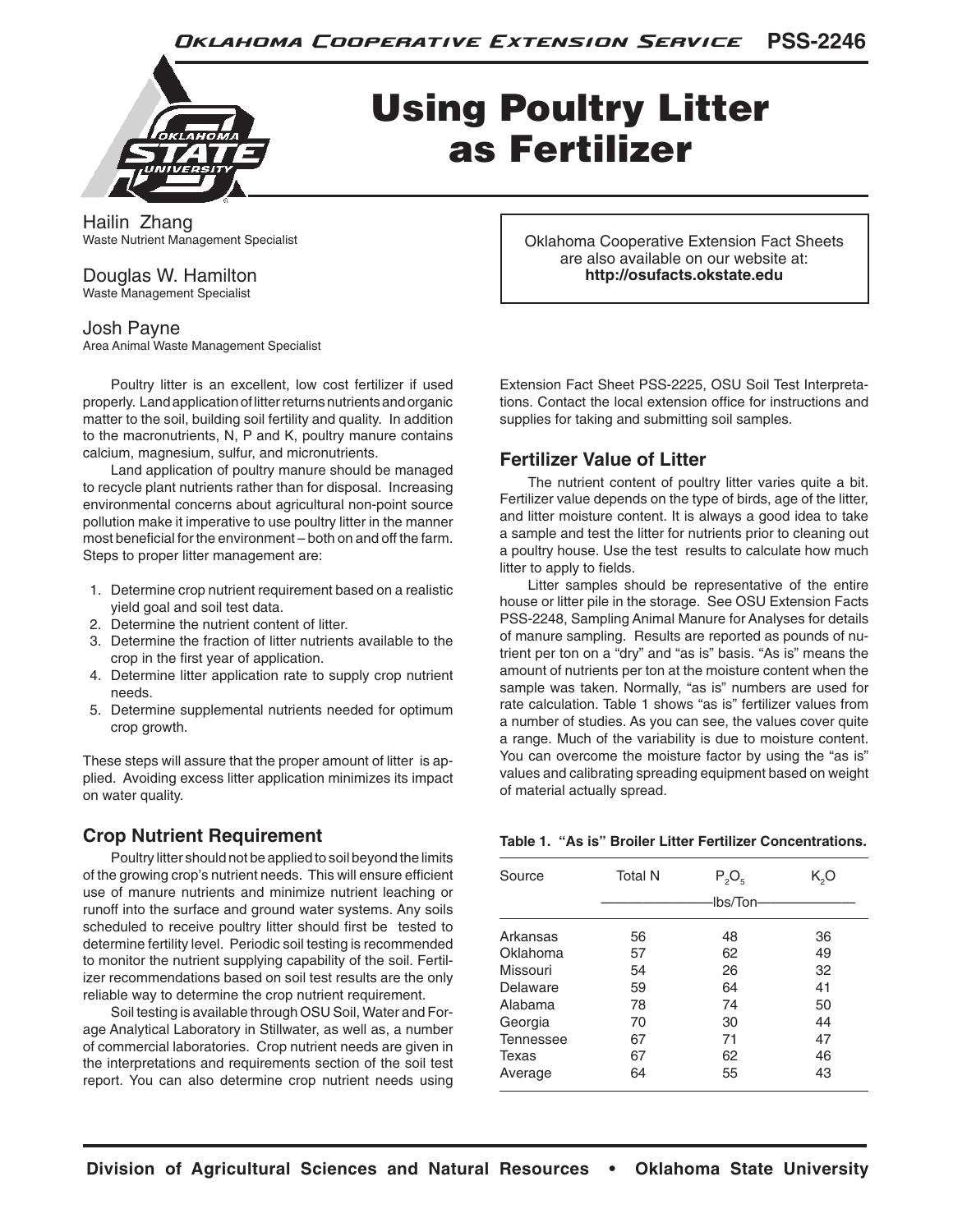### **Availability of Litter Nutrients to Crops**

The values listed in Table 1 are total nutrients in litter. These are not equivalent to nutrients in commercial fertilizer because not all the nutrients listed on a manure analysis report are readily available to a crop in the year of application. Some elements are released when organic matter is decomposed by microorganisms. Nitrogen may be lost to the atmosphere by ammonia volatilization and denitrification, or lost below the root zone through leaching.

Nitrogen availability during the year of application varies greatly and ranges from about 30 to 80 percent. Nitrogen is present in both organic and inorganic forms. Organic Nitrogen must be converted (mineralized) into inorganic nitrogen to become available to plants. The amounts of organic N converted to plant-available forms during the first cropping year after application vary according to environmental conditions and manure handling systems. About 25% to 50% of the organic N becomes available during the year of application. All of the inorganic N, ammonium-N (NH<sub>4</sub>-N) and nitrate-N (NO<sub>3</sub>-N), is readily available to plants. However, if litter lays exposed on the soil surface, considerable  $NH_{4}$ -N may be released to the air as ammonia (NH $_{\rm_3}$ ) gas. Ammonium worked into the soil is subject to nitrification (rapid conversion to NO<sub>3</sub>-N). Nitrate-N is readily available to plants, but if excess water is present, it can be lost through leaching or denitrification (conversion of  $NO<sub>3</sub>$ -N to  $N<sub>2</sub>$  gas). Combining inorganic N, and N available from organic N, gives the total N available to crops. This is sometimes called plant available nitrogen, PAN.

Table 2 shows the approximate availability of nitrogen in the first three years after application. Notice that more nitrogen is available for plant use if the litter is incorporated into the soil soon after application. Incorporation reduces ammonia volatilization losses.

Few studies have been done on P and K availability in poultry litter; however, availability is considered to be about 80-100 % of P and K available in commercial fertilizer. In general, 90% availability is assumed when determining an application rate based on P.

# **Application Rate**

Land application rates should be based on the nutrient requirement of the crop. Too little manure application will not provide sufficient nutrients for the desired crop production. Excess nutrients are a waste of resources, resulting in soil phosphorus buildup which may cause water contamination.

Soil testing, litter analysis, and proper estimation of yield goal are necessary to calculate proper agronomic application rates of litter. Develop a manure nutrient management plan that consumes manure nutrients, then supplement with

**Table 2. Estimated Poultry Litter Nitrogen Availability Based on Application Method.**

| Year after<br>Application | Surface<br>Application | Soil<br>Incorporation |  |  |
|---------------------------|------------------------|-----------------------|--|--|
| <b>First Year</b>         | 50%                    | 60%                   |  |  |
| Second Year               | 15%                    | 15%                   |  |  |
| <b>Third Year</b>         | 6%                     | 6%                    |  |  |

commercial fertilizers to balance crop needs. Follow the steps in the attached worksheet to calculate the agronomic application rate. Nitrogen credits should be given to previous years' applications in Step 1b if litter is applied to the same field continuously. The State of Oklahoma has regulations on poultry litter land application. Check NRCS Code 590 for details.

# **Application Timing**

Proper timing of litter application is essential for efficient use of nutrients and pollution prevention. Litter should be applied as near to field crop planting dates and as close to the vegetative growth of the plant as possible. Applying manure outside of crop growth periods decreases nutrient availability, and may increase the risk to environmental quality.

Grasses or pasture offer some flexibility when crop fields are not available. Litter applied during spring provides starter nutrients and releases mineralized nitrogen throughout the growing season. Applying litter in the fall generally results in greater nutrient loss than does spring application for warm season grasses, especially if the litter is not incorporated. Early fall application may be desirable to supply nutrients to cool season grasses. Winter application is the least desirable because litter must remain on the soil surface for 3 to 4 months ahead of the crop's active growing period.

# **Benefits of Application**

Fifty pounds of nitrogen per acre is needed to produce one ton of grass forage. This is true whether the nitrogen comes from commercial fertilizer or poultry litter. Poultry litter has been shown to improve the quality of forage, as well as increase yields. Table 3 compares the effects of poultry litter and commercial nitrogen fertilizer on the production of Bermuda grass in southeastern Oklahoma. Poultry litter not only increased forage yields but also increased protein content over control and commercial fertilizer plots. Higher yields and protein content at similar rates of litter and commercial fertilizer may result from the fact that litter provides a slow release nitrogen fertilizer, improves soil quality, and reduces soil acidity.

#### **Table 3. Average Forage Yield and Crude Protein Content of Bermuda Grass in Southeastern Oklahoma at Four Nitrogen Treatments.**

| Treatment                                                          | Forage<br>Yield<br>Tons/Acre | Crude<br>Protein<br>$\%$ |  |
|--------------------------------------------------------------------|------------------------------|--------------------------|--|
| No N                                                               | 2.77                         | 8.0                      |  |
| 300 lbs/Acre Ammonium Nitrate<br>(96 lbs Total N/Acre)             | 3.44                         | 8.8                      |  |
| 2 Tons/Acre Poultry Litter<br>(approximately 130 lbs Total N/Acre) | 3.54                         | 11.4                     |  |
| 4 Tons/Acre Poultry Litter<br>(approximately 260 lbs Total N/Acre) | 4.82                         | 12.6                     |  |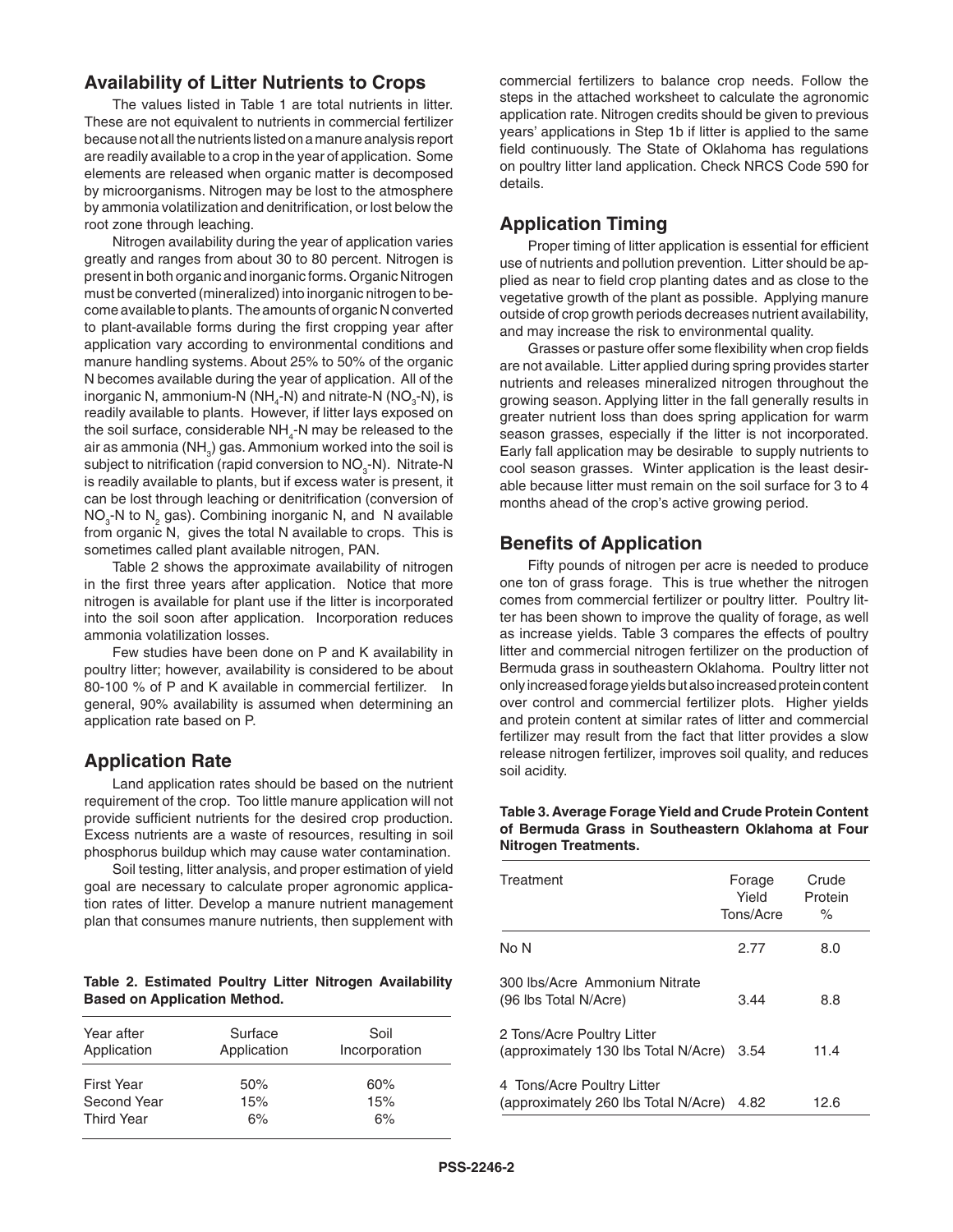| <b>Poultry Litter Agronomic Application Rate Calculation Work Sheet</b> |  |  |  |  |  |
|-------------------------------------------------------------------------|--|--|--|--|--|
|-------------------------------------------------------------------------|--|--|--|--|--|

| 1a           | Example:<br>Nutrient needs of crop (lbs/acre)<br>Recommendations based on soil test results<br>and a realistic yield goal.                                                        | Your numbers:<br>N<br>$=$<br>$P_{2}O_{5}$<br>$\equiv$<br>K <sub>2</sub> 0<br>$=$ | 200<br>80<br>40                         | N<br>$P_{2}O_{5}$<br>K <sub>2</sub> 0                      | $=$<br>$=$<br>$=$ |  |
|--------------|-----------------------------------------------------------------------------------------------------------------------------------------------------------------------------------|----------------------------------------------------------------------------------|-----------------------------------------|------------------------------------------------------------|-------------------|--|
| 1b           | Nutrients carried over in last 2 years' applications (Ibs/acre)<br>See Table 2.                                                                                                   | N<br>$=$<br>$P_2O_5$<br>$=$<br>$K_0$ <sup>O</sup><br>$=$                         | 25<br>0<br>0                            | N<br>$P_2O_5$<br>$K_0$                                     | $=$<br>$=$<br>$=$ |  |
| 1c           | Nutrient needs to meet with litter<br>Subtract line 1b from line 1a.                                                                                                              | N<br>$=$<br>$P_2O_5$<br>$\quad =$<br>K <sub>2</sub> 0<br>$=$                     | 175<br>80<br>40                         | N<br>$P_{2}O_{5}$<br>K <sub>2</sub> 0                      | $=$<br>$=$<br>$=$ |  |
| $\mathbf{2}$ | Total nutrients available in litter (lb/ton)<br>Based on litter analysis of representative sample<br>collected close to time of application.                                      | N<br>$=$<br>$P_2O_5$<br>$=$<br>$K_0$ <sup><math>\bar{O}</math></sup><br>$=$      | 64<br>55<br>43                          | N<br>$P_{2}O_{5}$<br>$K_0$ <sup><math>\bar{O}</math></sup> | $=$<br>$=$<br>$=$ |  |
| 3            | Determine available nutrients (lb/ton)<br>Multiply the value in step 2a by availability, 50% for N<br>and 90% for P and K.                                                        | N<br>$=$<br>$P_2O_5$<br>$=$<br>$K_0$ <sup>-</sup><br>$=$                         | 32<br>50<br>39                          | N<br>$P_2O_5$<br>$K_0$                                     | $=$<br>$=$<br>$=$ |  |
| 4a           | Calculate application rates to supply N, and<br>$P_0$ <sub>5</sub> needs (tons/acre)<br>Divide values from Step 1c by values from Step 3.                                         | N<br>$=$<br>$P_2O_5$<br>$=$                                                      | 5.5<br>1.6                              | N.<br>$P_0O_5$                                             | $=$<br>$=$        |  |
| 4b           | Choose between N or $P_2O_5$ application rate (tons/acre)<br>Select highest rate in Step 4a to use litter as complete fertilizer.<br>Select lowest rate to maximize nutrient use. | $Rate =$<br>(based on P)                                                         | 1.6                                     | Rate                                                       | $=$               |  |
| 5a           | Determine amount nutrients applied at chosen<br>rate (Ibs/acre)<br>Multiply the rate chosen in step 4b by available<br>nutrients in step 3.                                       | N.<br>$=$<br>$P_2O_5$<br>$=$<br>K <sub>2</sub> 0<br>$=$                          | 51<br>80<br>62                          | N.<br>$P_2O_5$<br>$K_0$ <sup>-</sup>                       | $=$<br>$=$<br>$=$ |  |
| 5b           | Determine supplemental nutrients (Ibs/acre)<br>Subtract the nutrients applied, step 5a from nutrients<br>needed, step 1c. If the difference is negative, enter 0.                 | N<br>$=$<br>$P_2O_5$<br>$=$<br>K <sub>2</sub> 0<br>$=$                           | 124<br>$\mathsf{O}\xspace$<br>$\pmb{0}$ | N<br>$P_2O_5$<br>K <sub>2</sub> 0                          | $=$<br>$=$<br>$=$ |  |

This worksheet calculates the rate of application based on crop nutrient needs, either on N or P requirement. However, NRCS Code 590 Guideline dictates how much can be applied, depending on soil test P and locations.